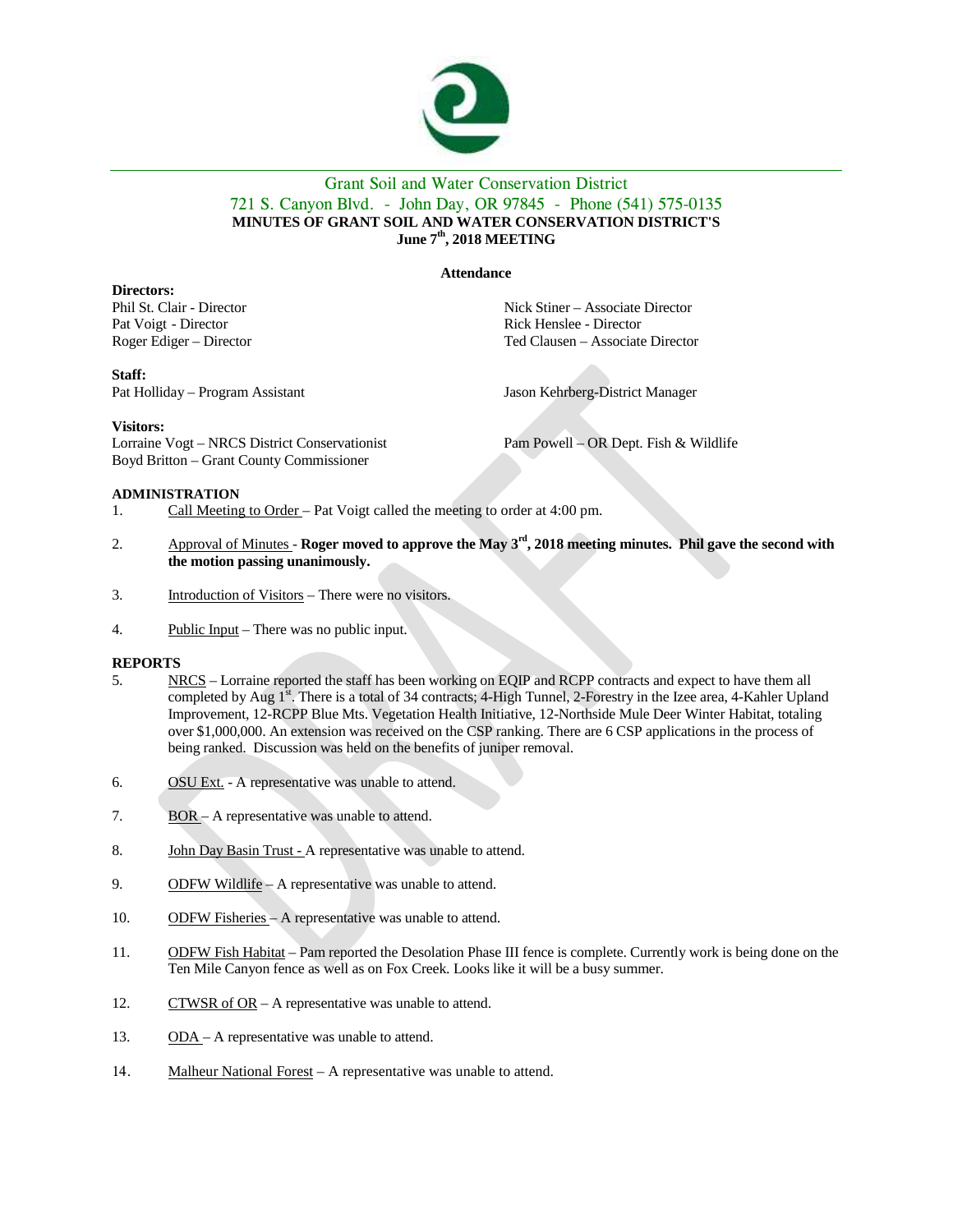- 16. USFWS Partners Program A representative was unable to attend.
- 17. North Fork John Day Watershed Council A representative was unable to attend.
- 18. Upper South Fork Watershed Council –Phil reported the Council staff is very busy. The Council's expanded area has increased the potential for projects. Phil stated Amy, Council Coordinator, and staff do an excellent job.
- 19. Monument SWCD A representative was unable to attend.
- 20. OWEB A representative was unable to attend.

### **DISTRICT BUSINESS**

- 21. Rangeland Drill Rental Agreement -Jason reviewed the Rangeland Drill Rental Agreement with the Directors and stated he wants to get away from the District losing track of how long the drill is located at one property. The agreement will increase the District's administrative time. **Phil moved to approve the Rangeland Drill Rental Agreement. Rick gave the second with the motion passing unanimously.**
- 22. New Auditor Search Pat reported the difficulty the District has had obtaining the services of an auditor for the 2017-18 fiscal year. The District has contacted 16 different accounting firms in eastern and central Oregon. Of the firms contacted, only 4 were interested in receiving a Request for Proposal from the District. The majority of firms contacted were no longer doing government audits due to the increased requirements. Pat stated a local firm, Solutions, CPAs, formerly Oster Professional Group, would be interested in doing the District's audit, but is unable to, due to a conflict of interest. The District is currently waiting to hear from two firms who expressed an interest.
- 23. Other At 4:20 Boyd Britton entered the meeting. He apologized for interrupting, and then stated he wanted the Directors to know what an outstanding staff the District had. He complimented the District for the outstanding assistance it had provided to landowners in the past and encouraged the District to continue in the future.
- 24. Other Jason stated Roger, At Large 2 Position, and Joanne, Zone 1 Position, are up for reelection in November. The Declaration of Candidacy for Director and Petition for Nomination Signature Sheet are due to the OR. Dept. Agriculture by August  $28<sup>th</sup>$ .

Jason reported the District has been notified that OR Dept. Agriculture selected Upper and Lower Fox Creek Watersheds to be the District's new Focus Area. The District will utilize LIDAR or equivalent survey data to quantify changes in streamside vegetation within the Focus Area. Discussion followed on the lack of landowner participation in the Focus Areas the District has been previously involved in.

### **DISTRICT PROGRAMS**

- 25. Weed Control Jason reported Matt is floating the John Day River conducting noxious weed control for the BLM. Matt recently met with Malheur Forest staff to prioritize treatment areas on the Forest. Grant Weed Control will perform noxious weed treatment on Malheur Forest land from Hwy 26 South to the 17 Road in Silvies Valley, on the east side of Hwy 395 and all the way to the 31 Road on the west side of Hwy 395.
- 26. District Programs –Jason stated work is being accomplished on three active fence contracts with ODFW as well as a contract on the North Fork Malheur River. Three Peaks Contracting was the successful bidder for the three stock water projects in the Ritter area. Choate Construction was the successful bidder for the Big Creek Floodplain Project. Bids will be opened next week for the Upper John Day River Fish Passage Improvement Project on the mainstem of the John Day River. The District only received one bid for cultural resources at a much higher price than anticipated. Jason is working with the firm to narrow the scope of the project to make it more affordable. Plans are to put out for bid identified maintenance of seven previously installed irrigation diversions. The District plans to apply for Title II funds in the future to accomplish additional maintenance on several other diversions. Jason said the majority of the previously installed diversions are working as designed.

#### **FINANCIAL BUSINESS**

- 27. Financial Report/Financial Summary Financial reports for the month of May 2018 were reviewed.
- 28. Approve Bills **Phil moved to approve the bills and financial reports for the month of May 2018. Rick gave**